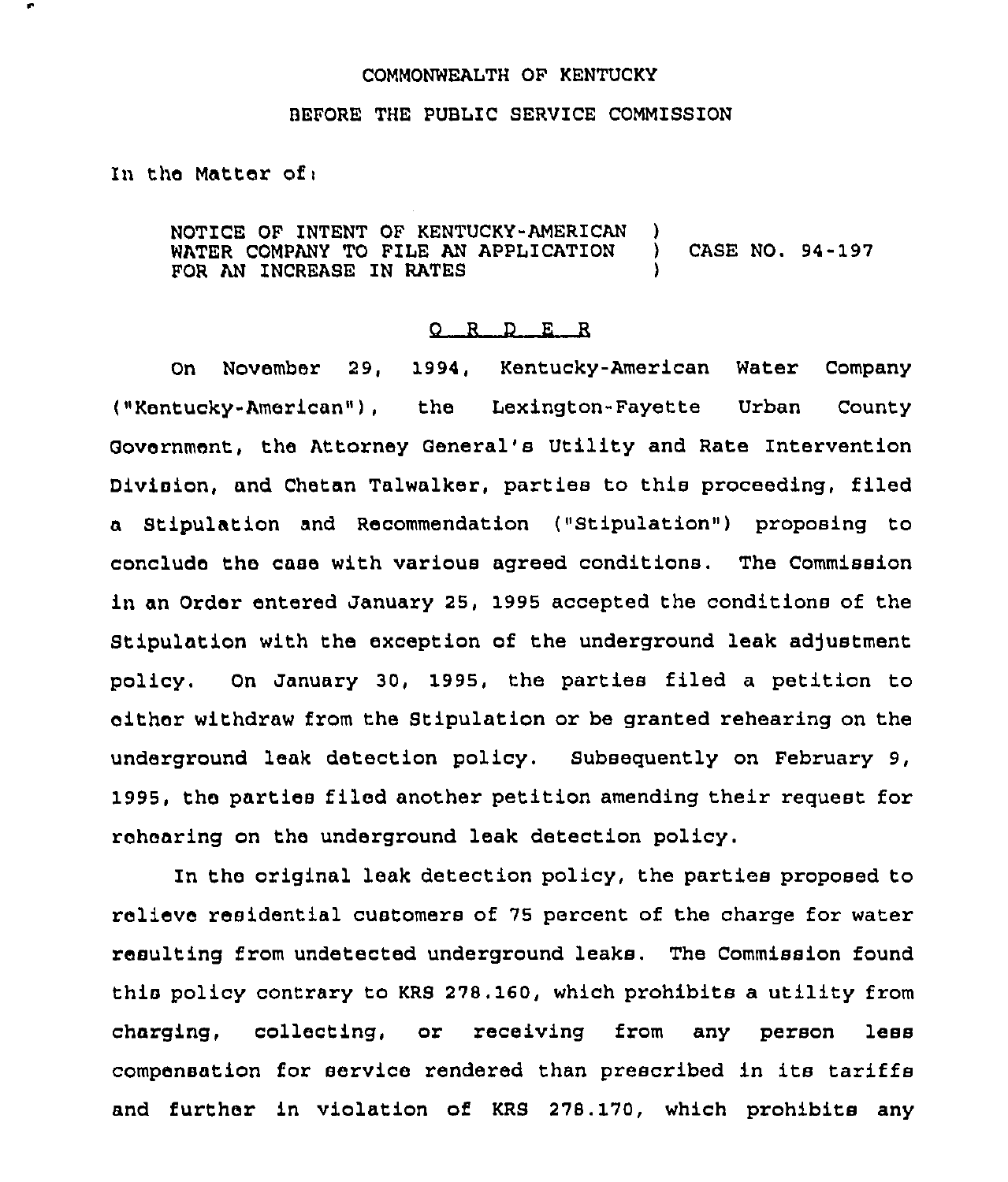unreasonable preference or advantage to any person, Moreover, the Commission stated that the proposed leak policy would not encourage wise use of water.

The parties in the February 9, 1995 petition offered a different approach to the underground leak adjustment policy. First, the parties identified certain costs of water lost in undetected leaks and the trip charges associated with the repair. These costs were then divided by the projected number of leaks to arrive at a cost per 1,000 gallons of water lost, Second, the policy was extended to commercial customers. The parties in the February 9, 1995 petition stated that industrial customers were not included as none had reported any undetected leaks and as monthly billing promoted more current detection.

The figures derived for the underground leak adjustment set forth in the Pebruary <sup>9</sup> petition appear low. However, the revised policy is more compatible with the statutory requirements of KRS 278.160 and 278. 170 and having been presented as a stipulation of the parties, should be approved as a temporary measure pending review in Kentucky-American's next rate case.

IT IS THEREFORE ORDERED that:

1. The amended petition for rehearing filed by the parties is granted.

2. Ordering Paragraph 3 of the Commission's January 25, 1995 Order is vacated.

-2-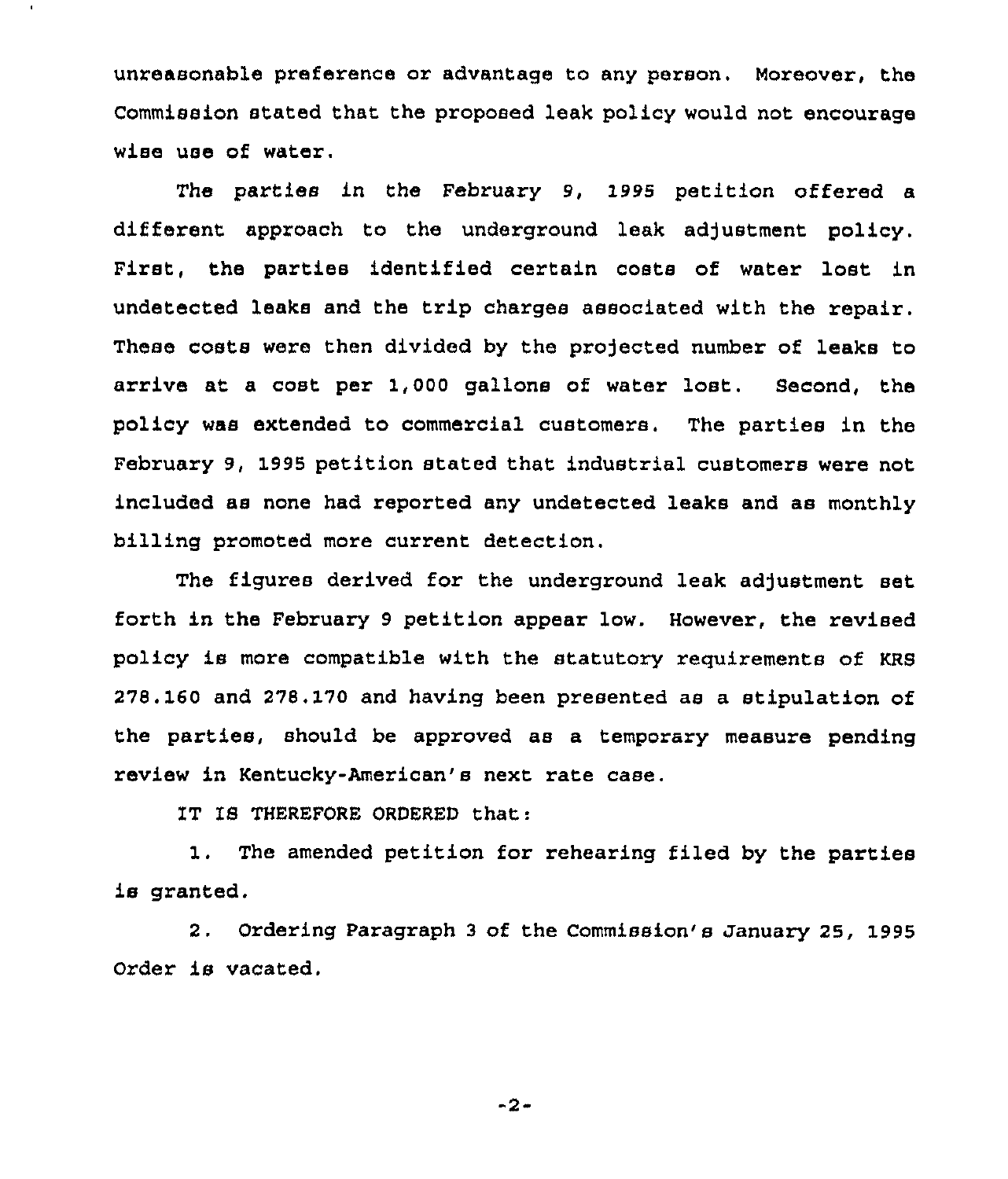3. The undezground leak adjustment policy set forth in Kentucky-American's proposed tariff, filed on February 9, 1995, in Appendix <sup>A</sup> is hereby adopted and approved.

4. Kentucky-American shall file a revised tariff setting forth the rate and conditions contained in Appendix <sup>A</sup> within 30 days from the date of this Order.

Done at Frankfort, Kentucky, this 15th day of February, 1995.

PUBLIC SERVICE COMMISSION Chattien 1 du

chairman'omglliss loner

ATTEST:

Executive Director